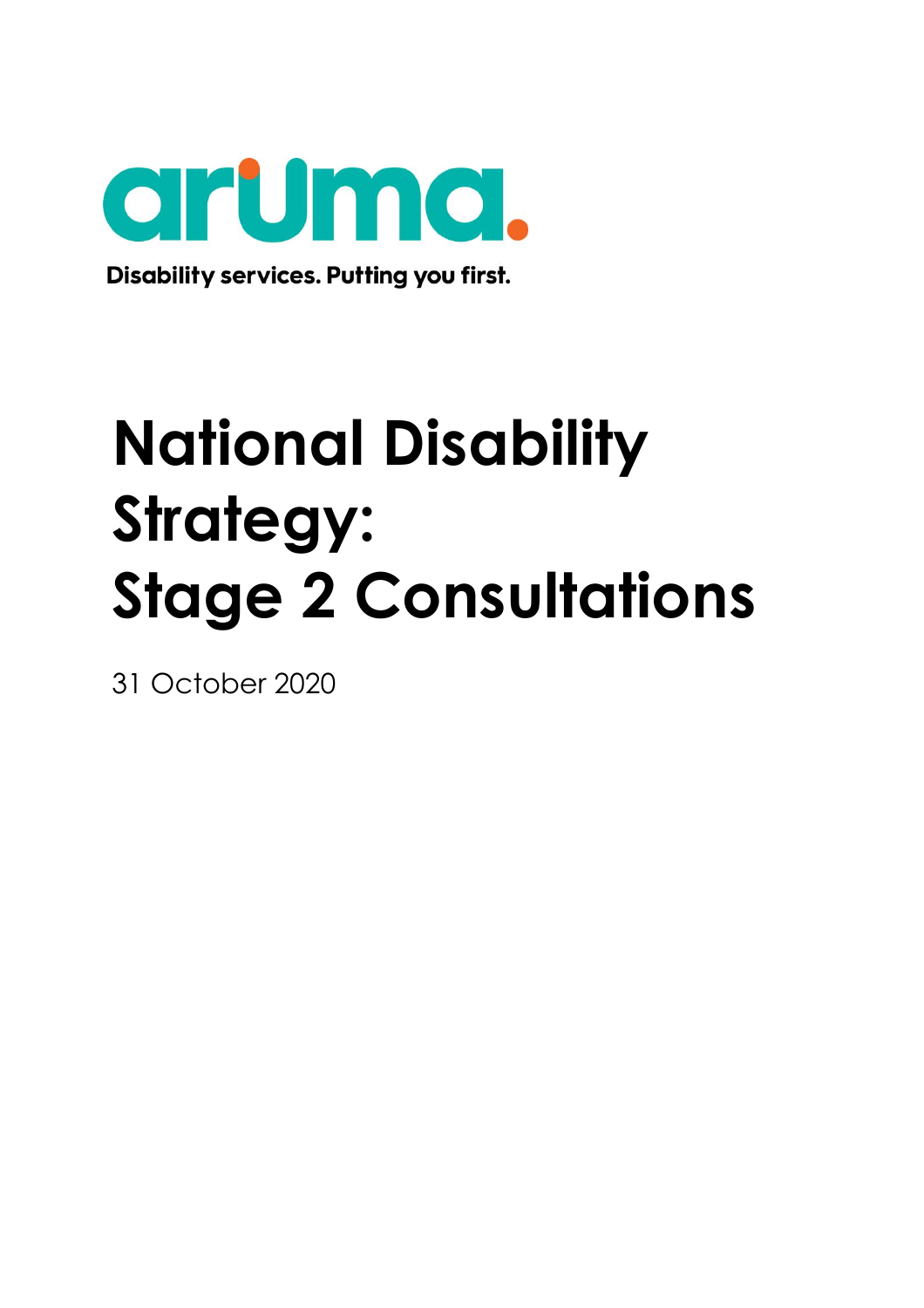

# **Table of Contents**

| <b>Towards a new National Disability Strategy: summary of key</b>      |  |
|------------------------------------------------------------------------|--|
|                                                                        |  |
|                                                                        |  |
|                                                                        |  |
|                                                                        |  |
|                                                                        |  |
| <b>Towards a new National Disability Strategy: from the Voice of</b>   |  |
|                                                                        |  |
|                                                                        |  |
| <b>Towards a new National Disability Strategy: reflections on the</b>  |  |
| Question 1: What should we carry forward from the current              |  |
| <b>Towards a new National Disability Strategy: recommendations for</b> |  |
| Question 2: What improvements are we going to make to the              |  |
|                                                                        |  |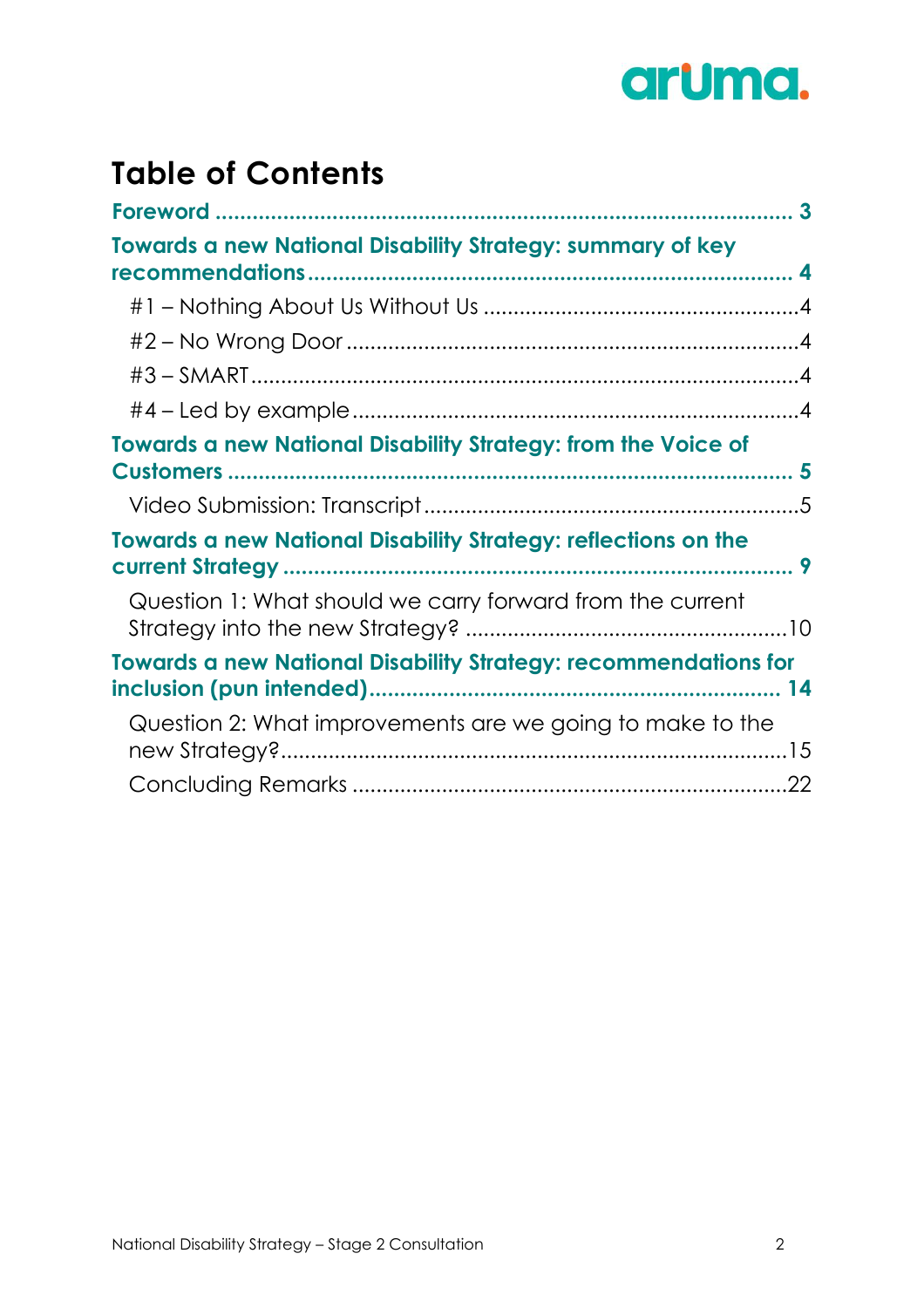

# <span id="page-2-0"></span>**Foreword**

Aruma welcomes the opportunity to provide a formal submission to the development of the next *National Disability Strategy.*

Aruma's purpose is *supporting people to live a great life, the life they want, the life they choose.* Our values are embedded in the BRAVE principle: we are Bold, we are Respectful, we are Authentic, we Value teamwork, and we are Excellent.

We are now one of the largest for-purpose disability services in Australia, operating across New South Wales, Victoria, Queensland and the ACT to support over 5,000 people with a disability. Aruma specialises in providing support for people with intellectual disability, autism spectrum disorder and global developmental delay.

In addition to the services we offer, Aruma has a strong focus on innovation, technological advances and best practice.

Aruma is committed to co-designing our internal and external strategic responses with people with disability and this response is no different. The [video submission](https://youtu.be/TsnMLqZNzeA) (see: [https://youtu.be/TsnMLqZNzeA\)](https://youtu.be/TsnMLqZNzeA) has been put together by Aruma customers David Hunter and Erica Halvorsen, supported by our Human Rights Coordinator Judy Topper. The written submission has been crafted with substantial input from customers, staff with disability, board members (including board members with lived experience of disability) and Aruma's Executive Leadership Team<sup>1</sup> .

The NDIS has, understandably, been the dominant focus of Australia's policy response to the entrenched discrimination and social exclusion of people with a disability for much of the past decade. Despite a bumpy introduction, it is a huge and positive step forward for people with a disability. However, it is not an answer or an end in itself. Over the coming decade, all agencies across all levels of government must work together much more holistically and effectively to eliminate the political, social, physical and economic barriers that people with a disability still face in their journey to full acceptance and inclusion in Australian society. We urge all levels of government to rise to this challenge as the National Disability Strategy for the next decade is finalised and enacted.

I look forward to the development of a new National Disability Strategy that is meaningful, measurable and actioned by all levels of government.

Andrew Ruhardson

Andrew Richardson Chief Executive Officer

<sup>1</sup> An informed consent process was followed with customers who contributed to both the video and written submission. Customers chose the name by which they wished to be identified. One staff member with a disability declined to publish their name.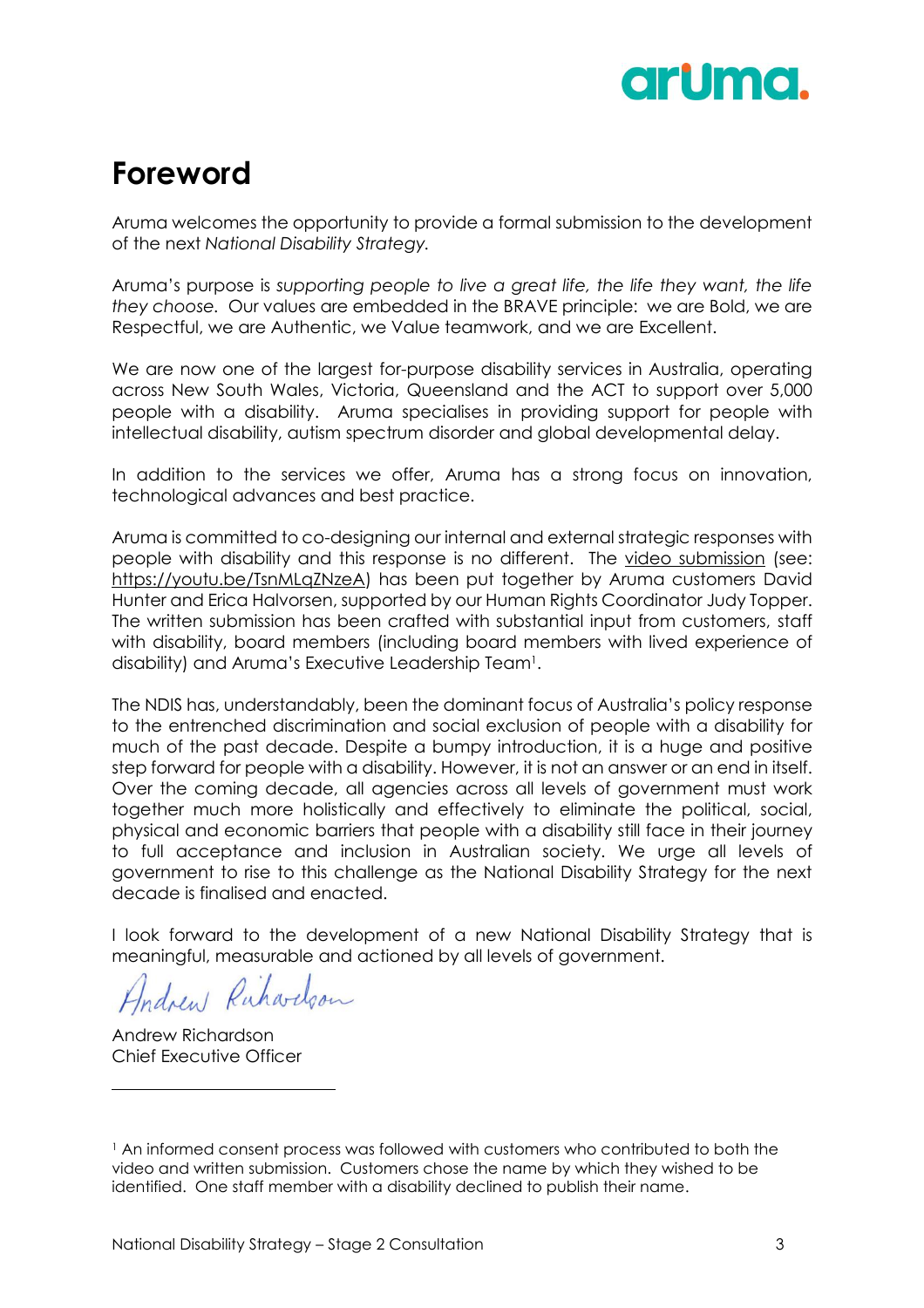

# <span id="page-3-0"></span>**Towards a new National Disability Strategy: summary of key recommendations**

# <span id="page-3-1"></span>**#1 – Nothing About Us Without Us**



*"Nothing about us without us' to me means that we are included in everything that concerns us whether it is government policies or basic day to day decisions - and not having other people well intentioned or not, making these decisions without us"* James McCoy, Aruma Customer

# <span id="page-3-2"></span>**#2 – No Wrong Door**

<span id="page-3-3"></span>**#3 –SMART**



*"It does not matter if we walk into a NDIS office, Centrelink, local council, advocacy agency or the office of a state member of parliament – we should not be turned away – there should be no wrong door for accessing the assistance we need to fulfil our potential as equal members of the community."*

Aruma staff member with a disability

| <b>GOALS set for the next National Disability Strategy should be:</b> |                   |                   |                 |              |  |  |
|-----------------------------------------------------------------------|-------------------|-------------------|-----------------|--------------|--|--|
|                                                                       |                   |                   |                 |              |  |  |
| Specific                                                              | <b>Measurable</b> | <b>Achievable</b> | <b>Relevant</b> | I Time-based |  |  |

*"In Aruma our KPIs are framed within 'success profiles'. Our on-the-job performance is reviewed and assessed accordingly. I would like to see the government aspire to set KPIs around the National Disability Strategy in a similar way. This will include defining what success looks like for the Strategy".*

Aruma Manager

### <span id="page-3-4"></span>**#4 – Led by example**

*"'The world is changed by action and example, not opinions'. This common saying is applicable here. All levels of government must lead by example and actually* enact *the Strategy. It is only through their actions that this next National Disability Strategy will be successful in closing the gap in life outcomes for people with disability"* 

Andrew Richardson, CEO, Aruma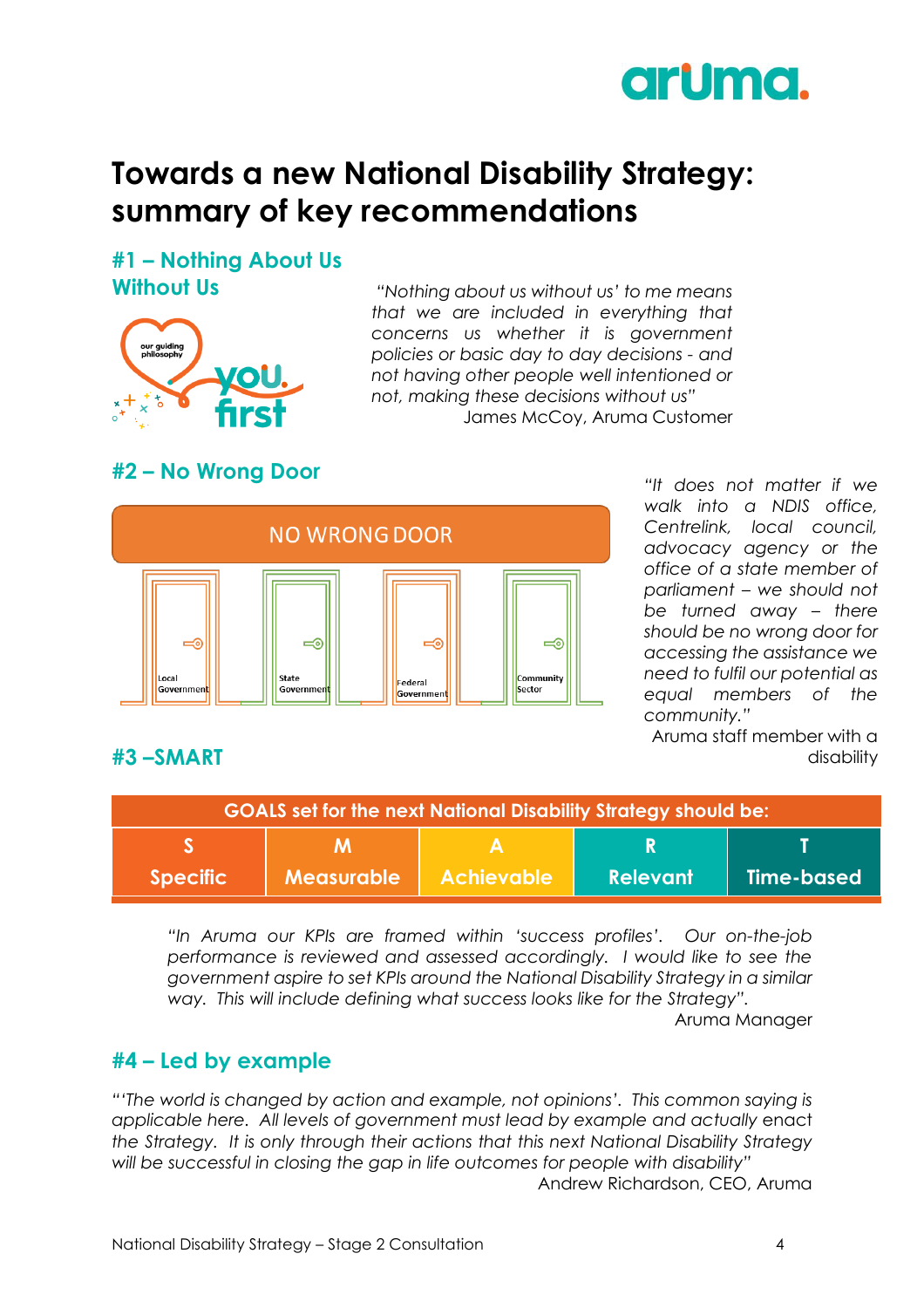

# <span id="page-4-0"></span>**Towards a new National Disability Strategy: from the Voice of Customers**

Aruma strongly believes in working with people with disabilities as co-creators of knowledge. As a result, this submission has been co-created by Aruma customers and staff with disability to ensure that it was informed by the people the Strategy seeks to serve. Customers chose to put together "something unique and innovative" in the form of a video submission. The transcript for this part of our submission is below.

### <span id="page-4-1"></span>**Video Submission: Transcript**

- **Slide:** Welcome. Aruma Customer's Video Submission to the National Disability – Stage 2 Consultation
- **Slide:** Our Guiding Philosophy: You First. At Aruma, we always put you, our customers, first.
- **Slide:** First up, here's a video we made …
- **Video clip:** What the world should look like for a person with a disability
- **Slide:** This video submission was put together by David Hunter and Erica Halverson in response to the National Disability Strategy – Stage 2 Consultation

#### **Video by David Hunter and Erica Halverson:**

#### **David:**

Good morning in this difficult time with COVID we're trying to make a submission for the National Disability Legislation and because we can't see our friends, we thought we'd do something unique and innovative and could use a video submission for the National Disability Legislation.

The current legislation's been around for a number of years, and the government thought it was time for a review to make us update the legislation, to make it fairer. So, who better to talk about the legislation, than a person with a disability such as myself.

My name's David Hunter. I've been at Aruma Disability Services since August 2011, and I've been with the organisation ever since. The organisation has been fantastic. The accessibility has been really, really good. And... I really enjoy it…. But also I've notice a number of my work colleagues and … often people disabilities struggle with living on the pension, not having enough money and things like that. If we can find ways on how we can maybe increase the, their pension or make it fairer for them to get into high-paying jobs so that when their disability gets not so good, they can actually get, fall back on the pension when their health deteriorates, rather than the two year wait.

Accessibility issues. My support worker has said a number of the people that she's supported in wheelchairs have trouble accessing eftpos machines, which is a useful technology to make it more accessible for shopping. But some of those eftpos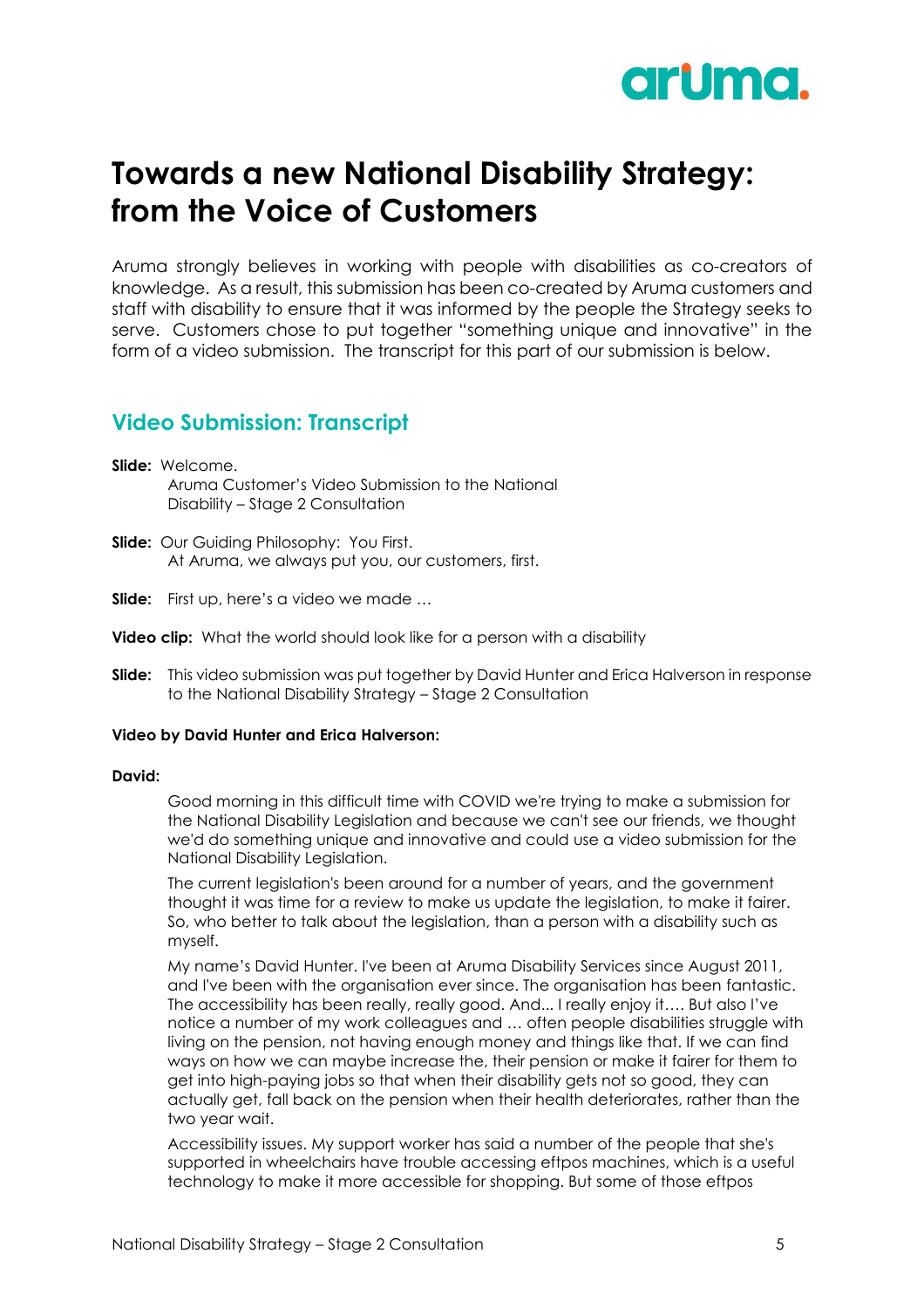

machines are fixed and people in wheelchairs often have to get their support workers to actually get them their eftpos card out the client's purse or wallet to pay for the groceries. Whereas a person in a wheelchair is perfect- in some cases, able to do it themselves, but physically they are not able to reach the eftpos terminal.

And in terms of health, issues with NDIS with- I've had one work colleague had issues with NDIS trying to get orthotics for his feet, with his walking, because of his gate. And so, if we can actually make it fairer and more consistent in terms of the accessing for NDIS. And also, people with disabilities to access services, I think that would be really, really good.

The final thought that I would like to mention is a couple of months ago I saw on the National Press Club of Australia meeting, the head of Deaf Australia was saying, was having a keynote there, and he was- And one of the audience members were saying, wouldn't it be great- the current disability legislation, which is currently written by able-bodied people, the people with disability to actually fit in with the ablebodied, wouldn't it be innovative if the disability legislation was written by people with disabilities so that able-bodied people fit in with the people with disability. To make it more fairer and more equitable for the community. I hope that this submission is provided some insight into people with disabilities lives. Thank you for your time.

#### **Erica:**

My name is Erica Halvorsen and I've been working at Aruma, I found out yesterday, 27 years - since 1993.

#### **David:**

Now, our first question for today is: Do you feel you're part of society? Erica?

#### **Erica:**

Not always. Some people can be very rude.

#### **David:**

Yeah, I feel that, for me, I feel that I'm part of society. Got a great support network, with family and friends, church, colleagues and- work colleagues. It's just a thing, I feel that I am part of society.

#### **Erica:**

Are you able to learn new things? Yes! Of course, we are, we learn every day.

#### **David:**

Yeah, I learned- learn new things everyday too.

Do you think the community is accessible? Erica?

#### **Erica:**

Not always, it depends where you go. Lots- Some people had problems with, um, people, like, years ago when they introduced blind dogs. They had the white ones, but they didn't have the black. And they used to fall through the, um, platform, because they didn't wait. Because they didn't think that they were blind dogs and now they, now they do, but some places won't…for long time when they brought the wheelchairs. So, yes, now they're getting a lot better. But years ago and- and the society's getting a lot better, but, yeah, the community has to step-up, I reckon.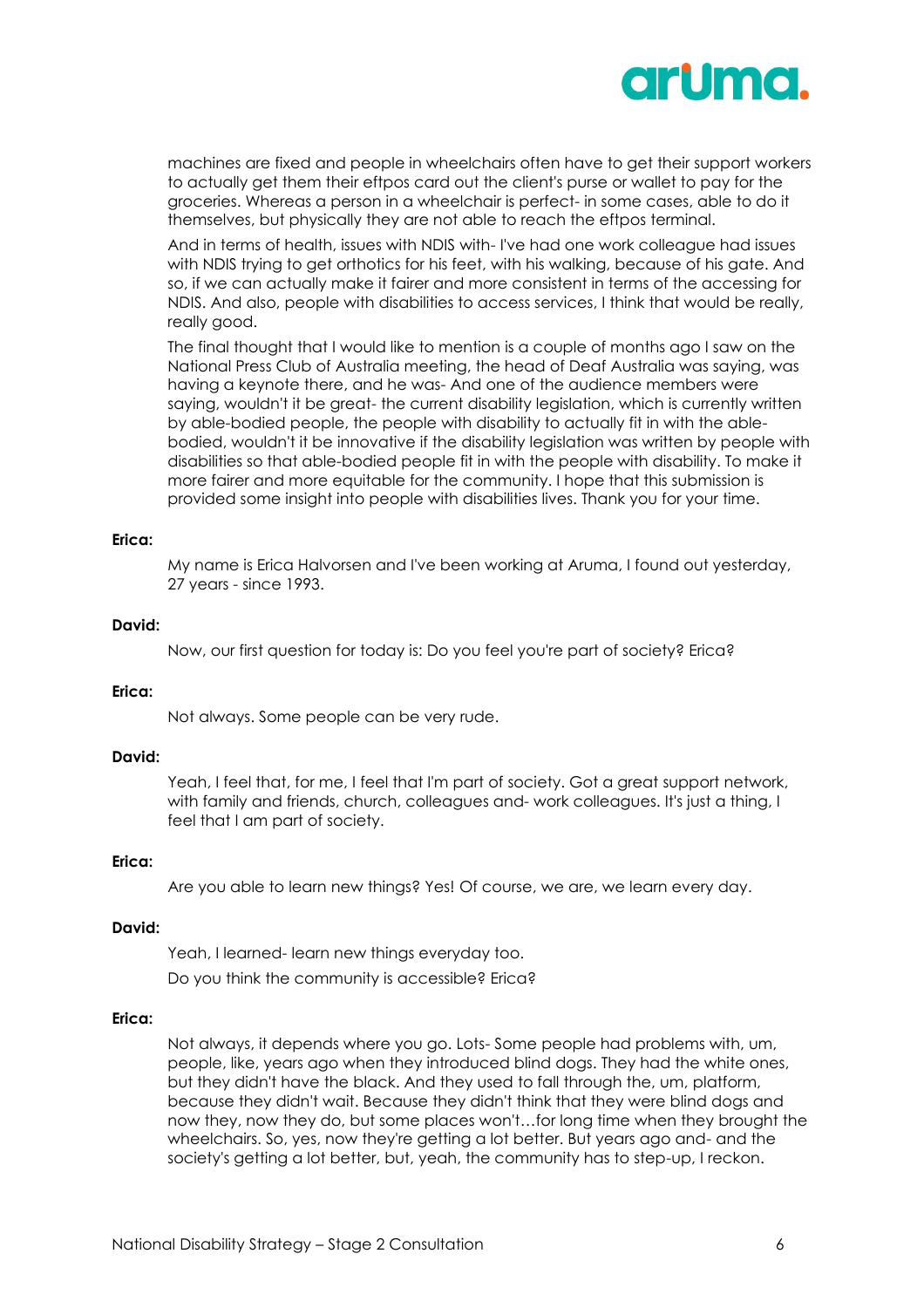

#### **David:**

I think the community is accessible. We have some, some way to go, but I think we actually getting there. We're almost there.

Now, Erica, do you feel in control of your health and wellbeing?

#### **Erica:**

Not always. Not always. The older you get, the longer it takes. And that's- And that's sad. But, you've just got to, to bare and grudge with it.

#### **David:**

Yeah, I feel I'm in control of my health and wellbeing. I've got a fantastic support network thanks to the NDIS and the medical professionals. I think I'm doing quite well and in control.

Do people with disabilities get enough money?

#### **Erica:**

No! No! No! No! and… I mean no!

#### **David:**

I think the Disability's legislator, disabilities… can may be sometimes they struggle, but we need to maybe encourage them to get into the workforce more. Make it fair, so while they're able to work they can actually stay in the workforce. So, I think they do get a, they do get a, they can actually- we can actually encourage them to get more money, we just need to figure out, on a legislative thing. So, that they are able to be financially secure.

What is one thing that you would like to tell the government?

#### **Erica:**

I'd like to tell them to treat everybody equally.

#### **David:**

I'd like-

#### **Erica:**

Even if we have a disability, it doesn't matter, we're still a person.

#### **David:**

Exactly my sentiments, Erica, well said. But one, one thing that I think would be wise for the government to do is actually have more involvement with people with disability in creating the disability legislation. Therefore, they'd feel more included, rather than the able body people writing the legislation. Thank you.

#### **Erica:**

And also look at the person that was in the, was in parliament who couldn't get in because he was in a wheelchair. I think that's disgusting.

#### **David:**

Thank you.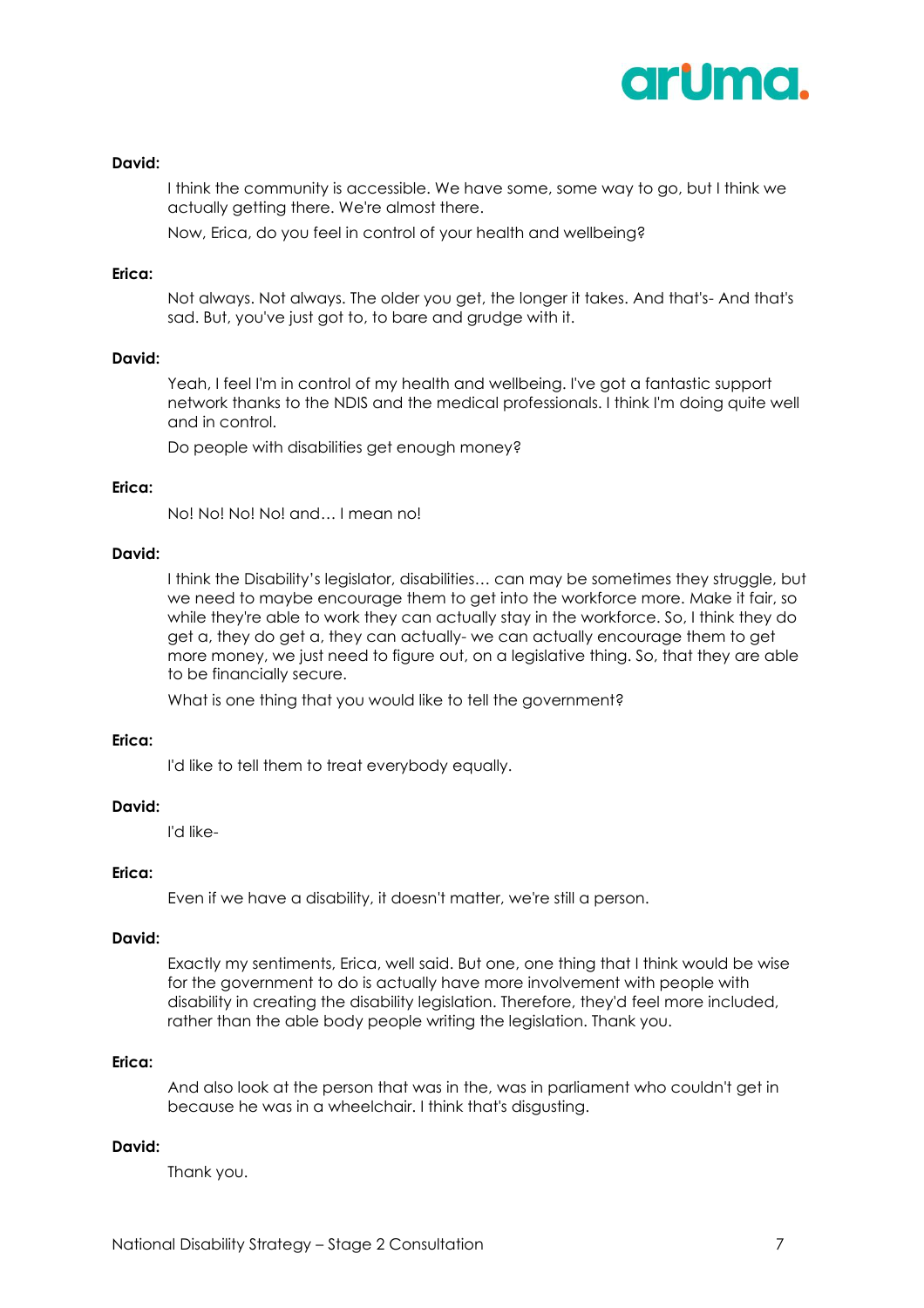

**Slide:** Our Purpose of 'Supporting people to live a great life, the life they want, the life they choose' is whey we exist. It's what brings us joy and what will keep us going both now and into the future.

- **Slide:** Aruma is more than a service provider. We raise the bar higher. We are human rights warriors. We are bold and courageous. We are BRAVE.
- **Video clip:** Aruma's Brave Video

#### **End of Transcript**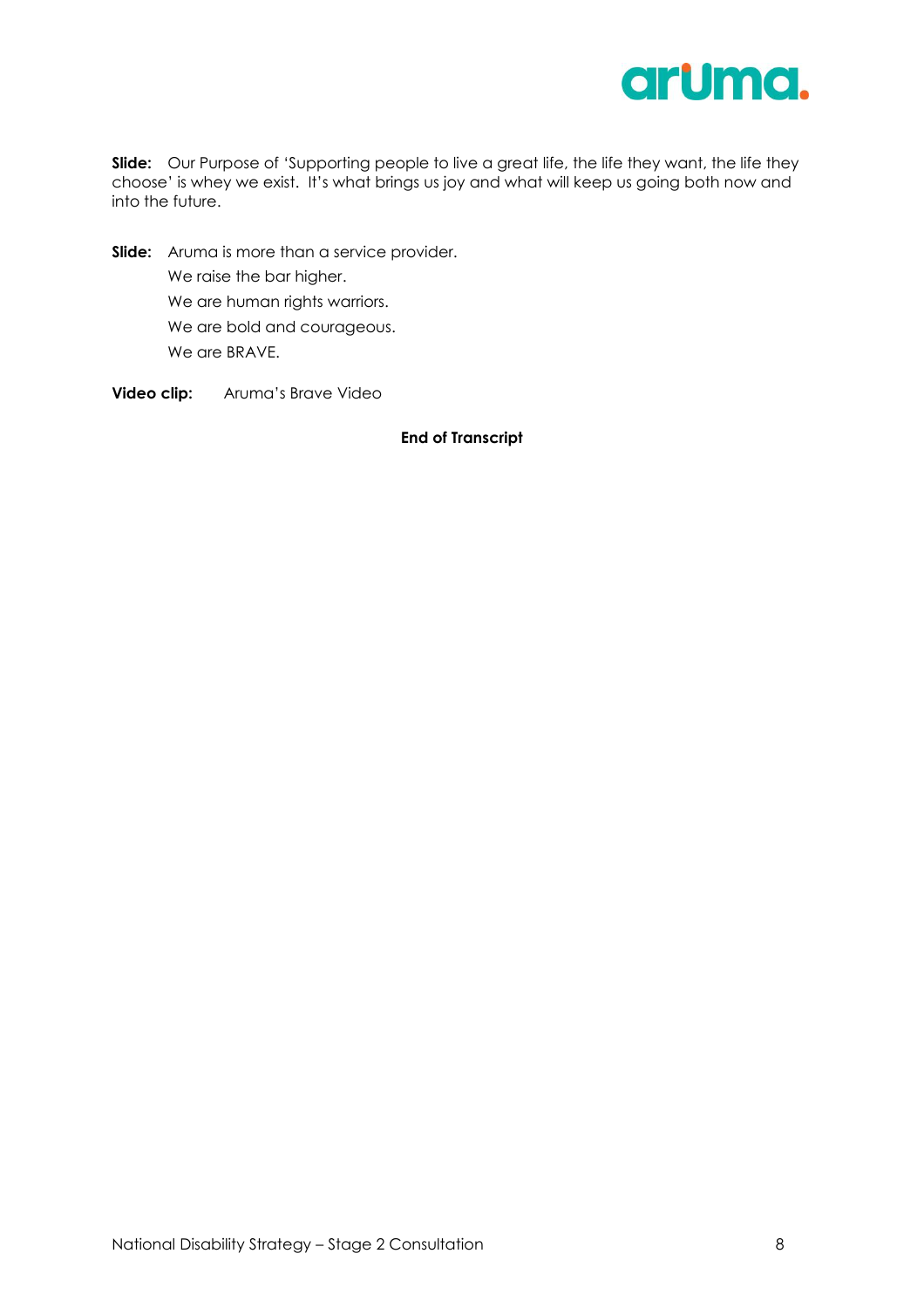

# <span id="page-8-0"></span>**Towards a new National Disability Strategy: reflections on the current Strategy**

Australia was one of the first signatories to the UN Convention on the Rights of Persons with Disabilities (CRPD) in 2008, after which time the federal government undertook to develop the *National Disability Strategy 2010-2020.* There have been substantial advances in Australia for people with disabilities over the past decade as a result of this commitment, particularly in relation to the establishment of the National Disability Insurance Scheme (NDIS). As Erica Halvorsen and David Hunter stated in our Video Submission:

*"Do you think the community is accessible?"* Erica: *"Not always, it depends where you go… [but] society is getting a lot better, but the community has to step up I reckon."* David: *"I think … we have some way to go… but we are almost there"*

We know that there remains a substantial gap in life outcomes for Australians with disabilities which the next National Disability Strategy (Strategy) must seek to address. The Disability Royal Commission (DRC) has been formed in response to this substantial gap and the outcomes of this commission will be able to further inform the nuances of the Strategy. Aruma's customers are aware of this gap – they live it. In researching for this submission, they spoke to us about the continuous struggles faced across a broad range of dimensions of accessibility including:

- Service accessibility: social services like Centrelink and the NDIS need to be easier to navigate;
- Health accessibility: the health sector needs to be more responsive to our needs and be more informed about disability;
- Housing accessibility: finding homes in central locations which cater to our needs continues to be difficult not just because of a lack of affordability but also because of the attitudinal barriers faced within the private rental market;
- Physical accessibility: navigating footpaths, doorways and buildings continues to be an issue; and
- Workforce accessibility: difficulties arise in finding and retaining employment outside of entry-level programs which inevitably end.

The next National Disability Strategy must focus strongly on taking the needs of people with disability *seriously* by considering the broad range of accessibility issues still faced today.

Aruma recognises that people with disability in Australia continue to be positioned as 'other' in many areas of life including:

- healthcare (less likely to receive organ transplants or medical treatment),
- justice (more likely to receive mental health orders, be labelled as deviant),
- education (more likely to be segregated).

People with disability are still more likely to be found in prison, Centrelink queues, public housing and in aged care facilities even when young. They are more likely to be victims of violence, abuse, neglect, and exploitation ("human rights violations") and recipients of restrictive practices including chemical, physical, environmental,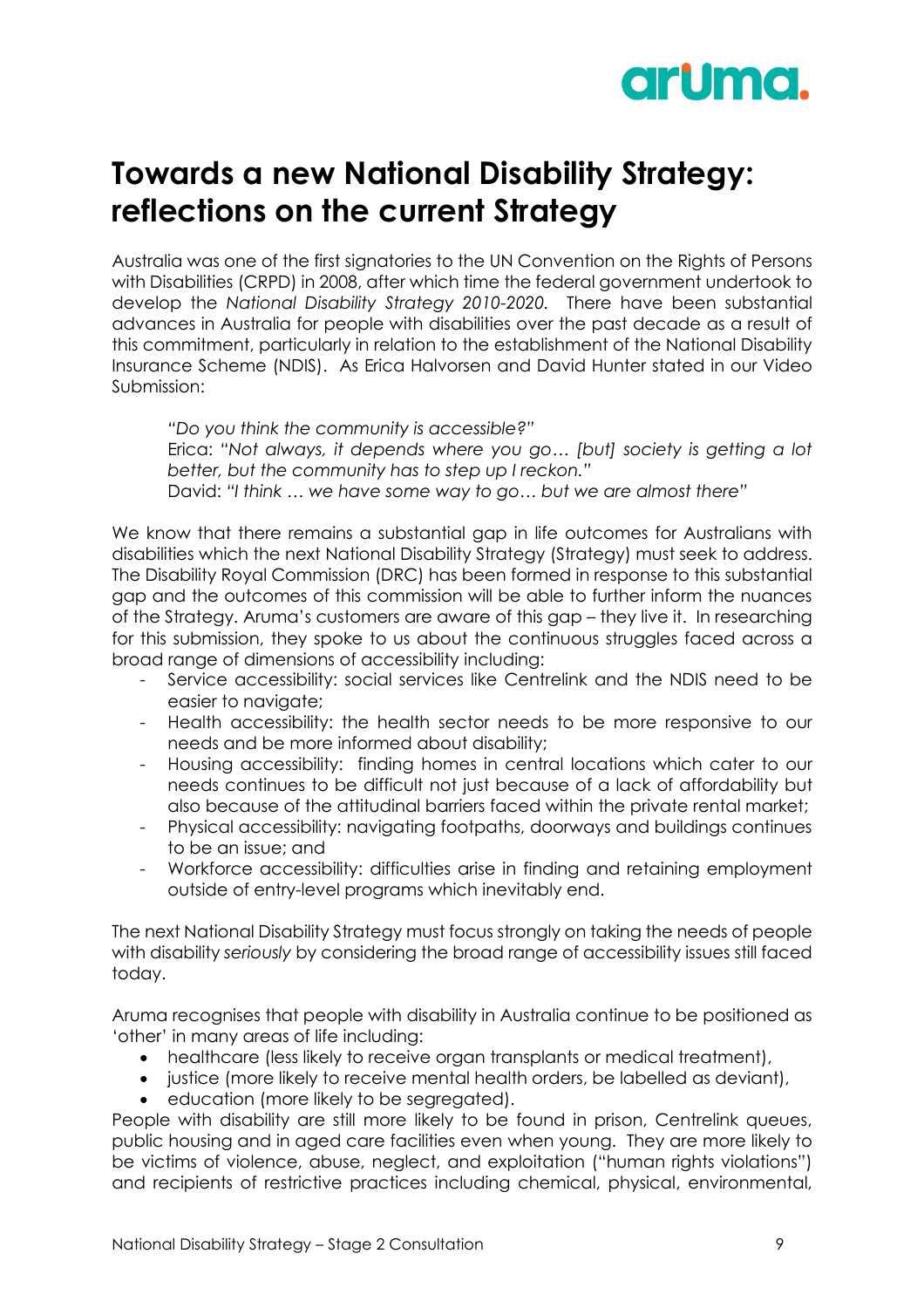

mechanical restraint and seclusion in an effort to "control our behaviour". They are less likely to be found in our own homes, in universities, in meaningful employment or in paid positions of power including within the disability sector. Relationships for many people with disabilities are still medicalised and commercialised, and if a person with a disability is a woman, Indigenous or a person from a culturally diverse or non-English speaking background, there is an extra level of oppression to deal with.

People with disability make up 20% of the population however they continue to be underrepresented in employment resulting in a comparatively low socio-economic status when compared to our "non-disabled" counterparts. As Erica Halvorsen said in our Video Submission when asked if people with disabilities receive enough money:

*"No! No! No! No! and I mean no!"*

These are the areas the new National Disability Strategy should be addressing in real, **measurable** terms which goes beyond physical architecture. No one is arguing about the concept – what we do need to establish is the **practical steps** to take towards **achieving the vision of full inclusion**.

Aruma has observed the confusion between the NDIS and the National Disability Strategy, with many people seeing the Scheme and the Strategy as one and the same. While this was understandable in the past, moving forward a clear distinction between systems (which includes the NDIS) and the Strategy needs to be made.

The NDIS is just one system – it is not the outworking of the National Disability Strategy. Unfortunately, governments have increasingly identified disability as a 'federal issue' relegating most if not all responsibility for "disability" to this one funding model. This transactional approach to disability where the margins are slim, and providers are continually pushed towards providing lower cost services has shifted focus to sector sustainability (which is more immediately quantifiable) and away from community inclusion and quality of life.

The next Strategy must avoid these pitfalls and find a way out of this current state of affairs. Aruma suggests that it must be firmly embedded into all areas of **policy- and decision- making** for all levels of government. Disability inclusion must become a whole of government and whole of community responsibility, embedded in **community life.**

### <span id="page-9-0"></span>**Question 1: What should we carry forward from the current Strategy into the new Strategy?**

Here at Aruma we believe that we need to set the bar high!

The **Vision** of *an "inclusive Australian society that enables people with disability to fulfil their potential as equal members of the community"* continues to be as relevant today as it was a decade ago.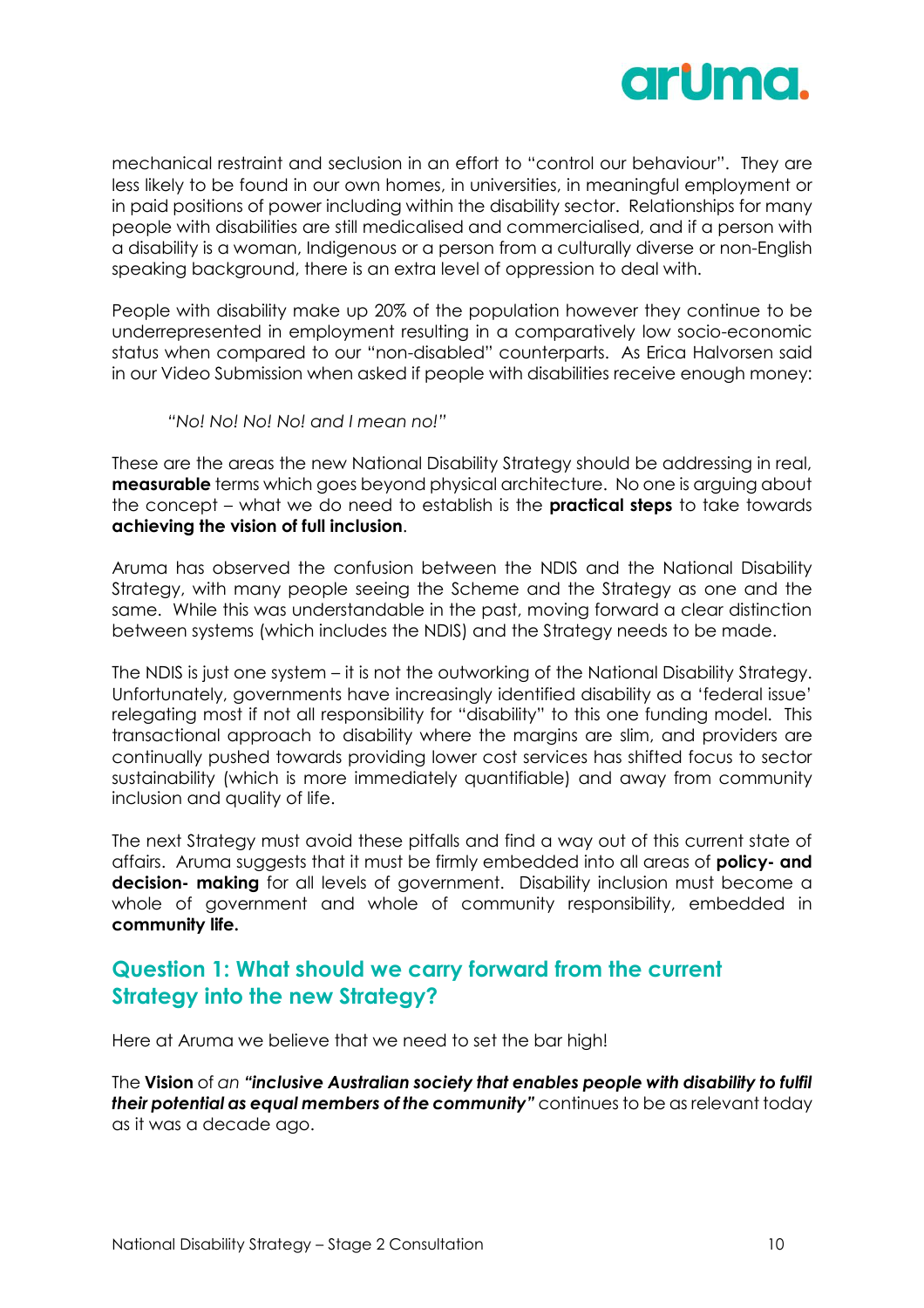

To ensure that we are fulfilling this vision there is a need for a strong human rights focus, embedded in the eight guiding principles of the UN CRPD:

- 1. Respect for inherent dignity, individual autonomy including the freedom to make one's own choices, and independence of persons;
- 2. Non-discrimination;
- 3. Full and effective participation and inclusion in society;
- 4. Respect for difference and acceptance of persons with disabilities as part of human diversity and humanity;
- 5. Equality of opportunity;
- 6. Accessibility;
- 7. Equality between men and women; and
- 8. Respect for the evolving capacities of children with disabilities and respect for the right of children with disabilities to preserve their identities.

Aruma's Human Rights Coordinator, Judy Topper, recently presented this thought: *"Imagine what it is like to have a curfew, to be restricted in how far and how often you can travel, to be prevented from accessing restaurants and bars because of where you live.* 

*"Imagine not being able to access a workplace, not being allowed to visit your family and being told how many people you can entertain in your own home.* 

*"This has been the reality for over one hundred days for people in Metropolitan Melbourne and colleagues have described this as being awful, feeling 'housebound' and being apprehensive about when these imposed conditions will end. "Now imagine this being your life.*

*"For many Australians with a disability, curfews, restrictions on travel and community inaccessibility are experienced on a daily basis.*

*"This is why we take the application of a human rights lens to what we do at Aruma seriously".*

It is time for disability in Australia to be reimagined within this lens.

When Aruma asked our Customers to imagine what the world should look like for people with disability, this is what they had to say:

1. Full and effective participation and equality of opportunity includes being taken seriously in the job market:

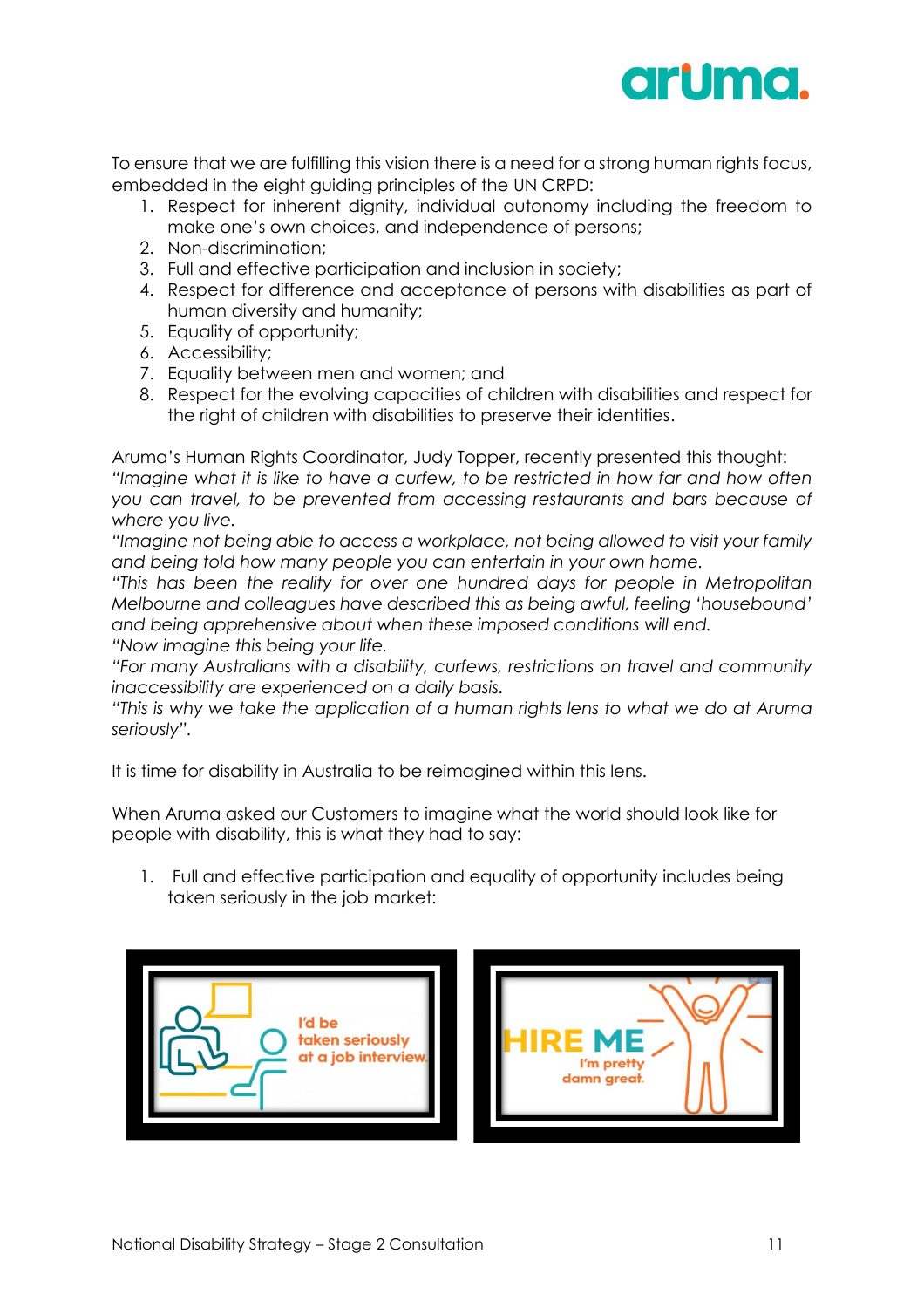

2. Respect for inherent dignity and respect for difference includes having our relationships accepted and not judged or medicalised:





3. Non-discrimination and accessibility includes promoting the principles of universal design:





4. Respect for difference and acceptance of persons with disabilities as part of human diversity and humanity involves not making assumptions about who "we" are based on what you've seen in the movies:



5. Accessibility is more than just physical access. On public transport for example, it means being able to use easy read signs, access hearing loops, accessible timetables and inclusive attitudes of staff. If this all came together, then:

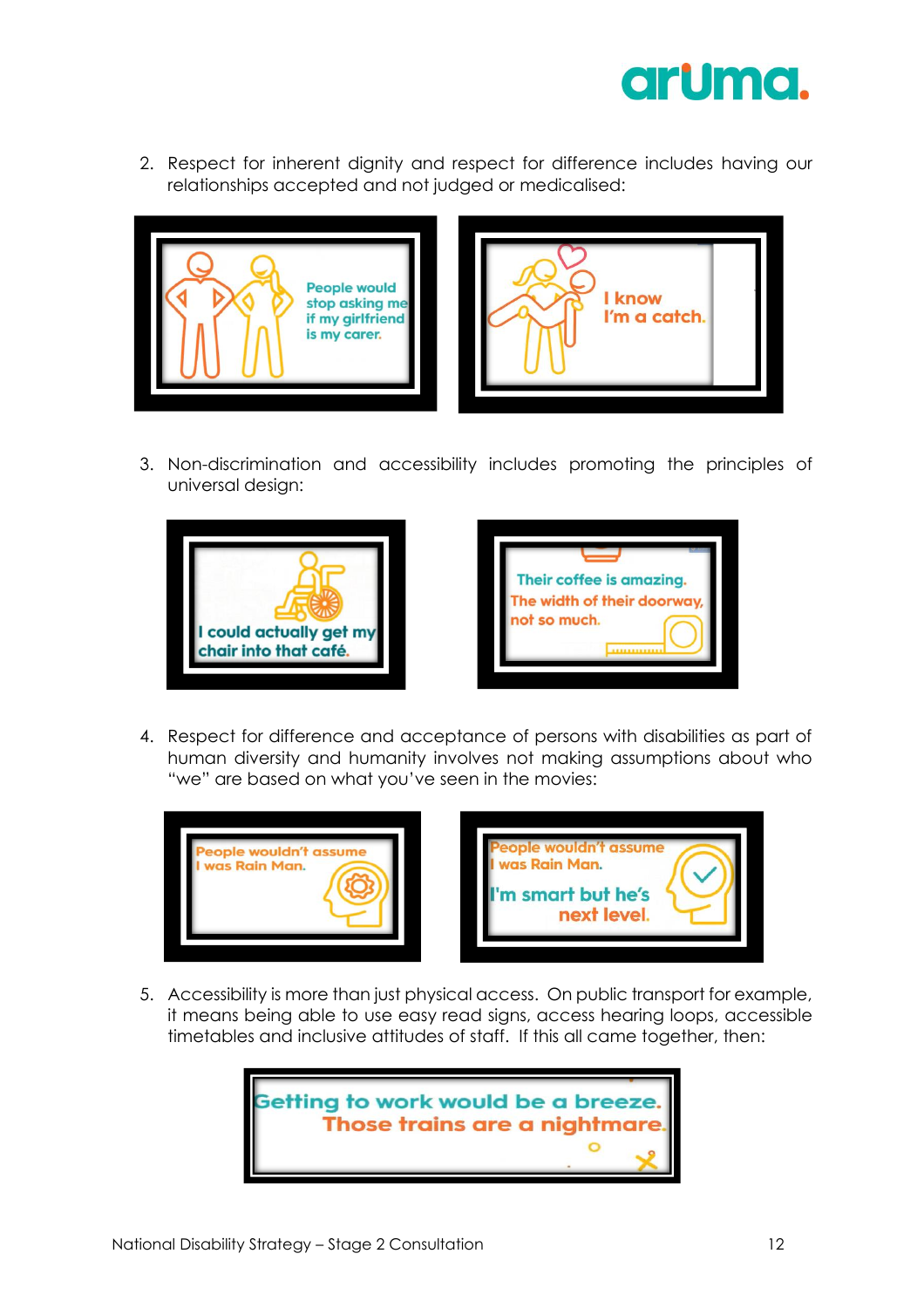

6. Overall, creating an inclusive Australia means that ordinary, everyday activies other people take for granted – like grabbing a coffee, working, and catching a train – would be routine parts of the lives of people with disabilities, not a luxury:



The existing outcome areas within the National Disability Strategy continue to be relevant however we recommend that they should be defined in tangible and measurable ways. The six outcome areas are:

- 1. Economic Security;
- 2. Inclusive and accessible communities;
- 3. Rights protection, justice and legislation;
- 4. Personal and community support;
- 5. Learning and skills; and
- 6. Health and wellbeing.

In summary, the intent of the Strategy is something to preserve and carry forward. However, in doing so we must focus on creating a strategy which is meaningful and actionable. Aruma recommends:

- 1. The ultimate control of the Strategy should be driven *by* people with disabilities for people with disabilities, in the spirit of 'Nothing About Us Without Us';
- 2. The adoption of a 'No Wrong Door' approach when it comes to supporting all people with disabilities to access a truly inclusive society;
- 3. The establishment of SMART goals to guide the implementation of the Strategy and its six outcome areas; and
- 4. That governments *lead by example* in the implementation of the Strategy.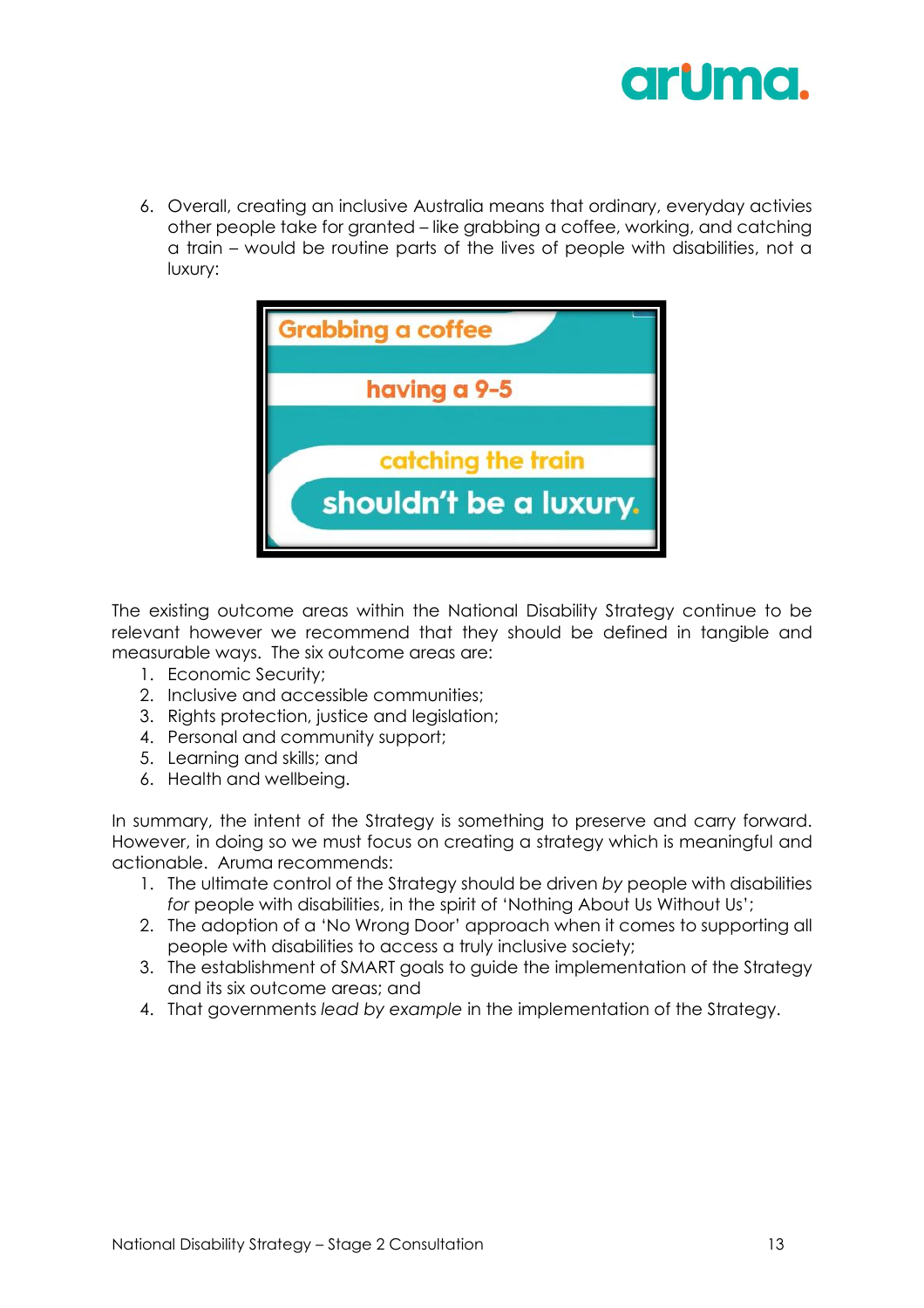

# <span id="page-13-0"></span>**Towards a new National Disability Strategy: recommendations for inclusion (pun intended)**

# **1. Nothing about us without us**

*"Nothing about us without us' to me means that we are included in everything that concerns us whether it is government policies or basic day to day decisions - and not having other people well intentioned or not, making these decisions without us"* James McCoy, Aruma Customer

The new National Disability Strategy should be finalised, monitored and evaluated by people with disabilities. This should not be tokenistic or applied only through submission processes or perfunctory "engagement plans". The **new National Disability Strategy should have a Visible Voice** within the walls of all Australian parliaments.

The mantra of the Disability Rights Movement, 'Nothing about us without us' is not new, but it remains relevant today. Operationalising the essence of this philosophy, as articulated by Charlton<sup>2</sup>, involves understanding the collective and individual needs of people with disability by valuing, prioritising and recognising experiential knowledge; demands self-determination (aka choice and control) and embraces "independence and integration, empowerment and human rights, and self-help and self-determination". 3

When we consulted our customers, they described 'Nothing about us without us' as a way to build an inclusive society which included:

- Developing and listening to the voice of people with disability;
- Recognising people with disability as experts in our own lives;
- Helping people with disability to develop our own voice;
- Having the needs of people with disability front-of-mind, resulting in no longer having to fight for access to our community;
- Being included in everything that concerns us from government policies and legislation to strategy to daily decision making;
- Not having decisions being made about people with disabilities without us being in the room;
- Making sure that no one is left out;
- Truly belonging to and being included in the community; and
- Empowering people with disability in society.

Raylene Griffiths, an Aruma customer, provided a fitting summation for this section: *"'Nothing about us without us' is about "helping someone to be empowered. [It is sending the message:] You are important to us! Everything you do makes sense."*

<sup>2</sup> Charlton, James I. (2000) Nothing about us without us: Disability Oppression and Empowerment. Berkeley: University of California Press. <sup>3</sup> Ibid, p.17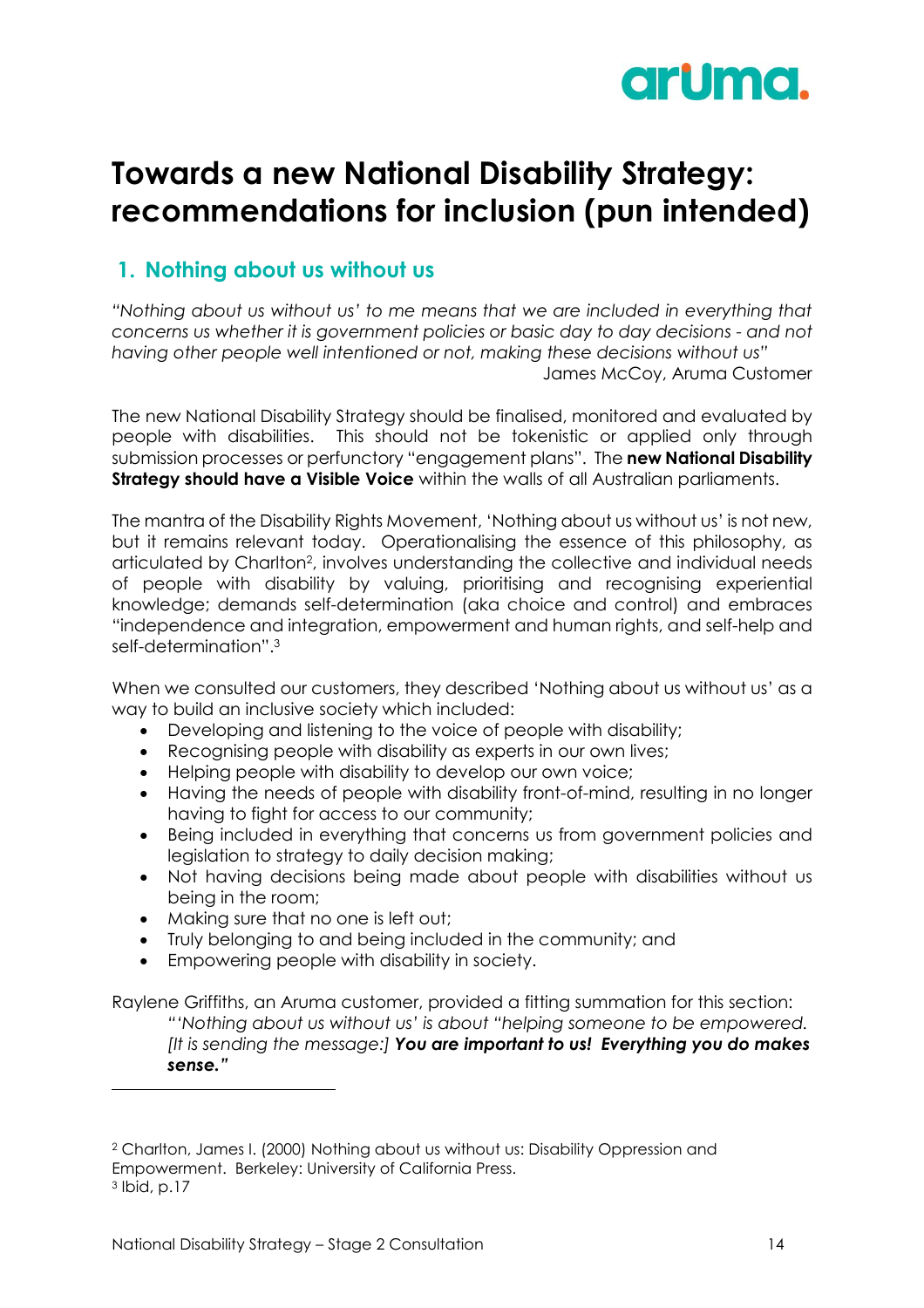

# <span id="page-14-0"></span>**Question 2: What improvements are we going to make to the new Strategy?**

#### **Increased focus on community attitudes**

Real change is only possible when the acceptance of disability inclusion is embedded in a multitude of layers across society. Mass media, the polity, the economy, education, family, healthcare, the arts and a variety of social institutions have a role to play here.

From the perspective of a disability service provider, Aruma takes our role of championing the rights of our customers *to live a great life, the life they want, the life they choose* very seriously*.* This commitment extends beyond paid service provision. For example, in an effort to embed human rights into practice we have a Human Rights Committee which sits directly under the Aruma Board and we employ Human Rights Ambassadors. Human Rights Ambassadors are customers (people with disability) who are employed at an award rate to directly inform and influence our research, policy and practice. We are also investing in research and advocacy to improve our support practices and play a stronger thought leadership role in the disability sector.

We asked our customers for feedback on what the community can do to contribute to building an inclusive society. Their answers were compelling:

- Engage with us and with our worker, our parent or whoever is with us as a default;
- We should not feel invisible because we should not be invisible;
- Stop using derogatory terms to describe us as though it isn't the problem that it is;
- Challenge the community's assumptions and biases about disability we are just like everyone else; and
- Give us greater access to things that everyone else takes for granted like jobs, education and social events.

**Community attitudes will only change when people with disability are visible** – which includes being politically enfranchised and embraced as citizens (imagine political parties competing for the 'disability vote' by handing out how-to-vote cards in plain English, braille, and large print, and letterboxing accessibility guidelines for polling centres to accommodate people on the autism spectrum as well as people with physical disabilities).

People with disability continue to live on the margins of Australian society, facing economic and attitudinal barriers to living full, visible lives within the community: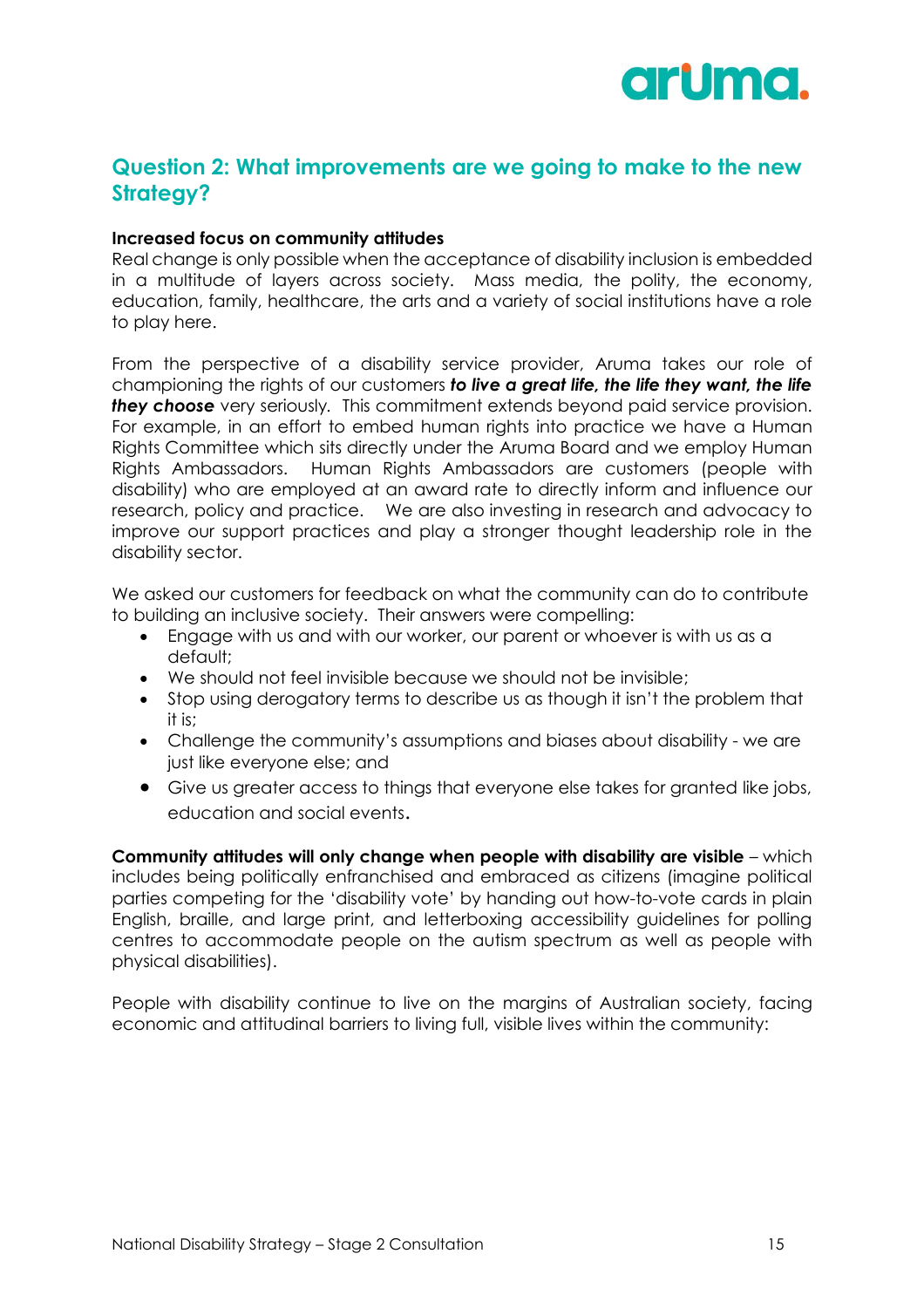



The Voice of Erica Halvorsen:

*People are very rude.*

*If everyone would just look up from their mobile phones once in a while and see people with disabilities … we are here.*

*I had a problem with using the steps on the buses. When I had splints on my legs, they started lowering the platform for me to get on. But I have short legs – I've always had short legs – why couldn't they do that for me before? I shouldn't have to ask.*

People like Erica should not be made to feel invisible, however this experience was articulated by a number of our customers when they were asked to give input into this submission. Parallel to this were the observations that visibility of disability still too often comes in the form of discrimination, devaluation and disparaging descriptions. James McCoy, an Aruma Customer, had this to say:

*"Community attitudes while better than before, still need to improve. People need to stop using the word retard and its derivatives as though it's not a problem.* 

*… there are [still] some people like Peter Singer who say nasty things about people with disability such as not treating people with Down Syndrome as an equal or [that] our lives are inherently less valuable or ones of suffering,.. Ignorance and apathy are just as problematic as a lot of the challenges come from… good intentions [which] can be misplaced"*

# **2. No Wrong Door**

*"It does not matter if we walk into a NDIS office, Centrelink, local council, advocacy agency or the office of a state member of parliament – we should not be turned away – there should be no wrong door for accessing the assistance we need to fulfil our potential as equal members of the community."*

Aruma staff member with a disability

Everyone should be taking responsibility for implementing the vision for inclusion articulated in the National Disability Strategy – within governments, across governments and throughout the broader service system and community. Raylene Griffiths, an Aruma customer, described inclusion at this level as fostering "a sense of belonging" where we follow a "process of helping someone develop their own voice" and where we "need to look at the person's needs and *take them seriously".*

The No Wrong Door approach is very simple – it is **a collective commitment** by a network of organisations, providers, government departments, etc - to ensure that, people with disability are able to access the support they need to uphold the vision of enabling people to fulfil their potential as equal members of society. It simplifies pathways to support and places the responsibility of closing the gaps in life outcomes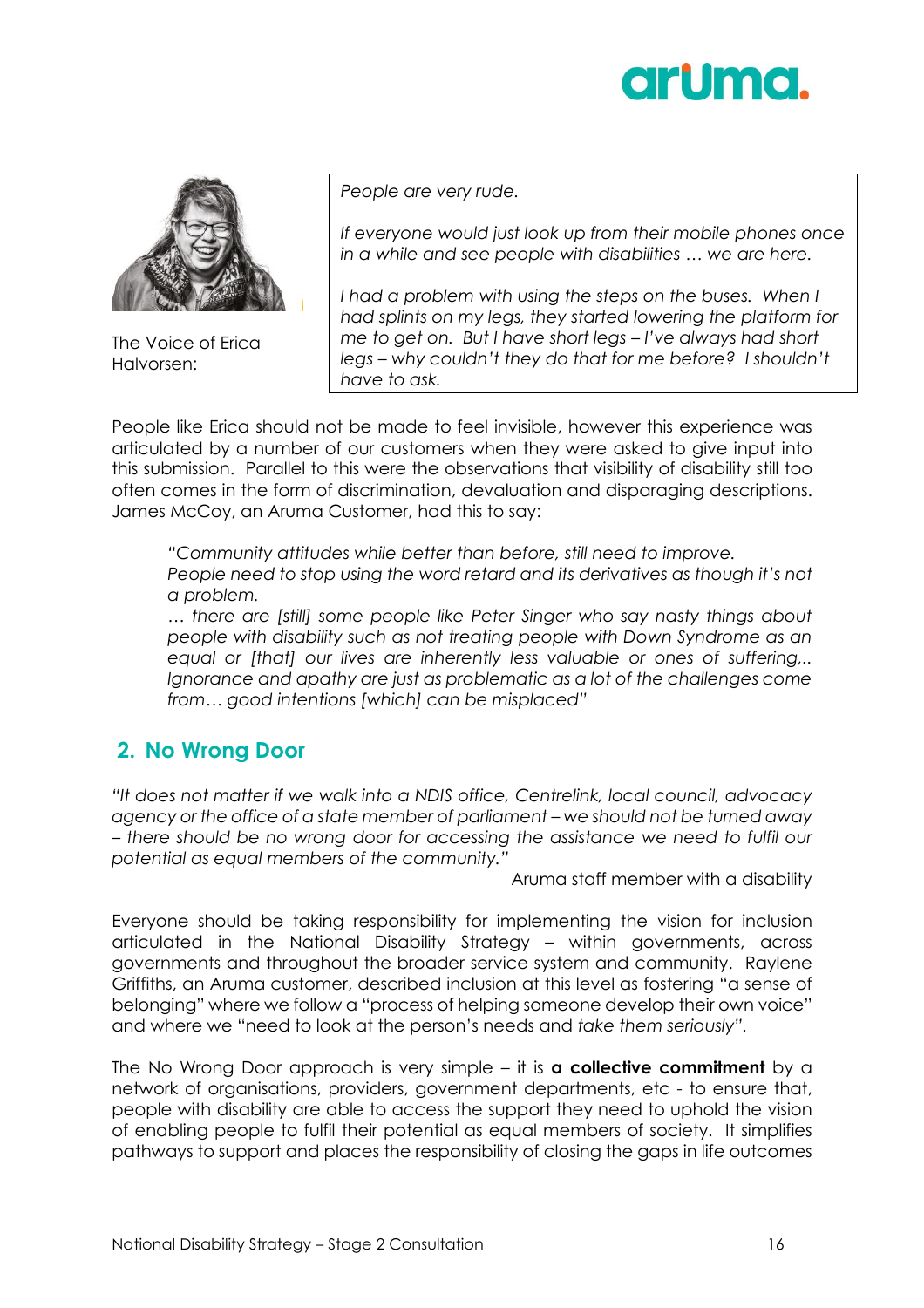

for people with disability on the collective. A No Wrong Door approach takes the needs of people with disability seriously.

#### **Example: housing, which is accessible, affordable and available**

For many Australians with a disability, finding a home which is affordable, suitable, secure and free from discrimination is an impossible task. Thousands of young people with complex needs remain in nursing homes as a result, and many thousands more continue to live in inappropriate settings or with ageing parents, with all parties feeling "trapped". The undersupply of appropriate housing is being addressed in innovative ways by private investors in partnership with the community sector, but without a whole-of-government strategy, gaps in the housing market will remain for many years to come.

The need for a national strategy to address the housing needs of people with disabilities has been broadly canvassed in the past, including in the 2010-2020 Strategy. However, despite projections articulated in, for example, the AHURI report in 2015 which estimated the 'unmet need in affordable housing for between 83,000- 122,000 NDIS participants at full rollout of the scheme' 4 there remains no coordinated strategy.

The division of responsibility for housing between different levels of government has resulted in a suboptimal system with no real investment being made by state governments (which largely view disability as a federal responsibility) and the federal government (which views housing as a state-based responsibility). Investment and cooperation across governments which includes partnerships with investors and community and disability housing providers would result in not only greater costbenefit but also in quality outcomes for people with disabilities.

We recommend that the National Disability Strategy promote a "No Wrong Door" approach as a way of **strengthening accountability** across governments and across the wider community. This will involve providing solutions for the long-term good including in the area of housing, rather than minimising individual agency budgets. This kind of problem solving will improve quality of life and save lives. In the context of the recession which we are currently facing, this type of commitment is more important than ever. We must ensure that the needs of people with disability are not overlooked at a time when federal, state and local government budget cuts are being made.

As Linda Justin, Aruma's Chief Customer and Practice Officer has said:

*"To quote Arundhati Roy, 'There's no such thing as the voiceless. There are only the deliberately silenced'. This profound quote plays out in terms of how we treat, plan for and speak to (and about) people with disabilities not just in the broader context of society, but also in terms of service provision. We must all be more* 

<sup>4</sup> Wiesel, I., Habibis, D. (2015) NDIS, housing assistance and choice and control for people with disability, AHURI Final Report No. 258, Australian Housing and Urban Research Institute Limited, Melbourne, https://www.ahuri.edu.au/research/final-reports/258.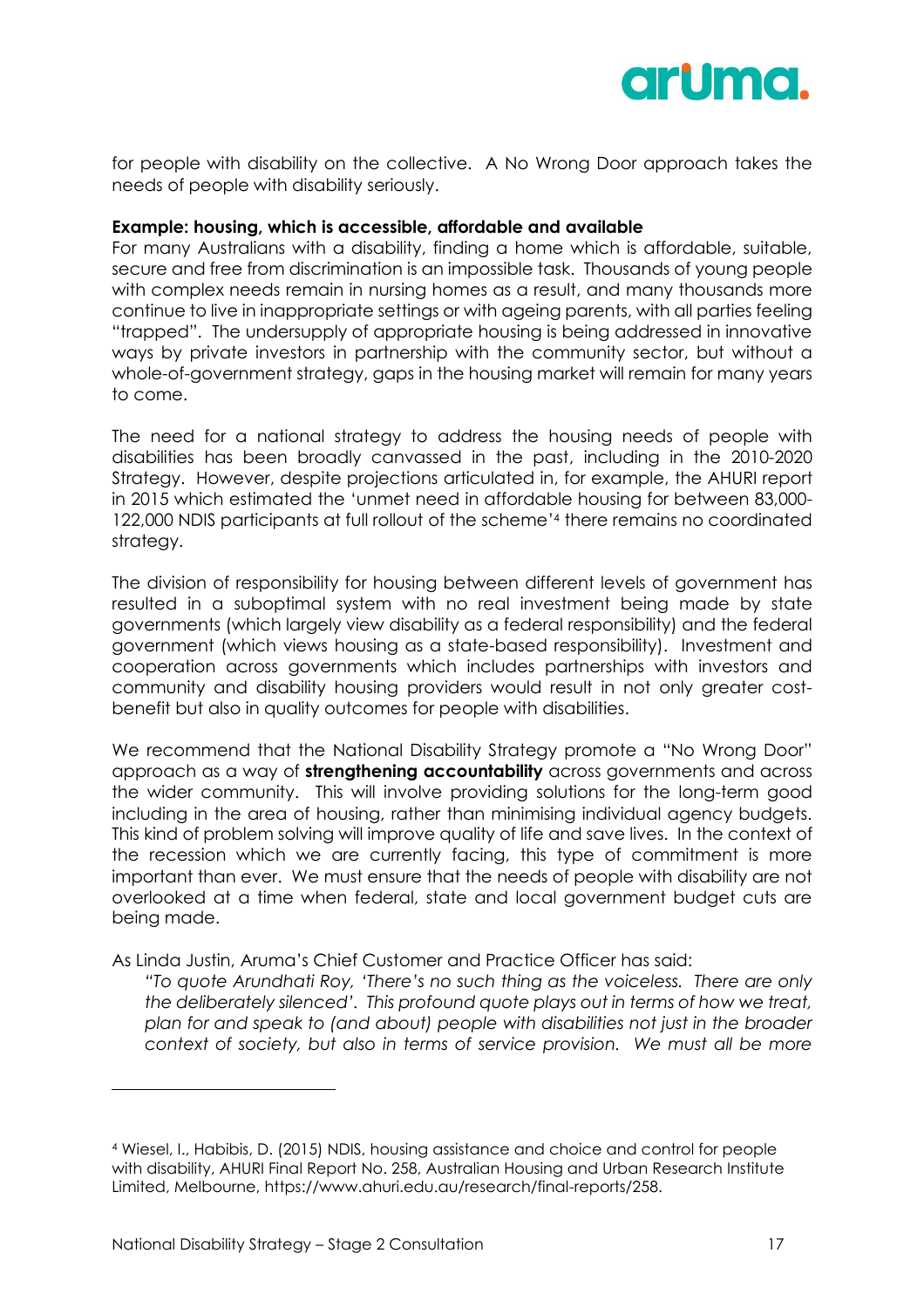

*accountable for our actions which includes our language. We must never reduce individuals to a series of transactions which will ultimately frame them as less than".* 

Aruma believes that every opportunity, every door and every respect should be afforded to people with disabilities.

# **3. SMART**

*"In Aruma our KPIs are framed within 'success profiles'. Our on-the-job performance is reviewed and assessed accordingly. I would like to see the government aspire to set KPIs around the National Disability Strategy in a similar way. This will include defining what success looks like for the Strategy".*

Aruma Manager

Aruma recommends that the next Strategy should be success orientated. This can be achieved through applying the SMART goals framework, articulating goals which are Specific, Measurable, Achievable, Relevant and Time-based (SMART). A commitment to SMART goals will strengthen accountability and enable the measurement, reporting and evaluation of the six outcome areas across a broad range of stake holders. Intergovernmental investment and commitment will be required to achieve this.

| <b>SMART GOALS:</b> |                                   |   |                      |                   |  |  |  |
|---------------------|-----------------------------------|---|----------------------|-------------------|--|--|--|
| <b>Specific</b>     | м<br><b>Measurable Achievable</b> | А | R<br><b>Relevant</b> | <b>Time-based</b> |  |  |  |

A crucial point to raise regarding increased accountability is the question: what happens when someone is not achieving? Mitigation must be required where targets are not met. A transparent system of reporting across all sectors, including all levels within and across government, must be actioned to ensure an authentic commitment to the new National Disability Strategy's implementation.

Aruma would embrace the regular evaluation of our service against National Disability Strategy SMART goals. From a service perspective, we believe this would strengthen confidence in the sector and encourage best practice.

The establishment of SMART goals for the next National Disability Strategy will also assist in overcoming systemic issues identified within the disability sector around the lack of transparency in data collection, the lack of consistency in service provision and the absence of real evaluation.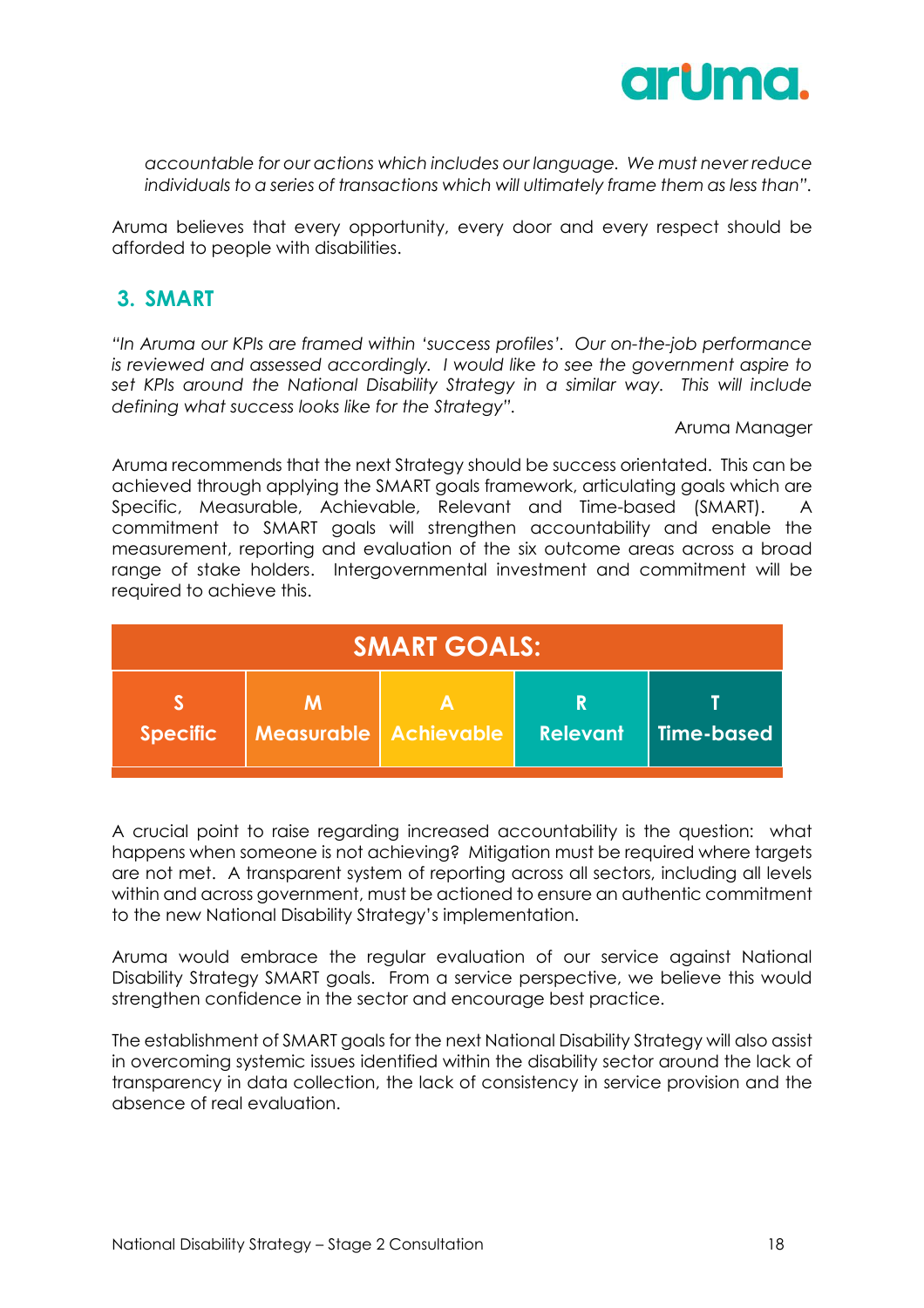

#### **Example: employment outcomes**

Employment outcomes for people with disability continue to be limited. While there may be slightly better awareness of inclusion strategies over the past ten years, we are still not seeing significant steps towards closing the gap for people with disabilities in this area. Australia ranks 27<sup>th</sup> out of 29 OECD countries for relative income of people with disabilities<sup>5</sup>.

Both David Hunter and Erica Halvorsen spoke about difficulties with being fully employed, including the correlating problem of being penalised for working (in reference to the Disability Support Pension). This is a classic example of how the National Disability Strategy's vision is being undermined by government policy. It is also illustrative of the current low expectations surrounding people with disabilities in the workplace. Entry level positions in government may prioritise disability recruitment as one aspect of diversity however we are still not seeing outcomes at a higher level in departments. Schemes such as the 26-week employment supplement have been criticised for their narrow scope and for the way they undermine the goal of permanent, meaningful employment.

There is also a lack of pathway from supported employment to 'open' employment. There is no continuum of supports for people with disabilities seeking employment which restricts their ability to find and retain suitable employment. Greater flexibility needs to be embedded into our systems where supports are not bound by programs but genuinely designed to facilitate real outcomes for people with disabilities.

To articulate employment outcomes in terms of a SMART goal for the next Strategy could include the following questions:

- 1. Specific: Australia will be in the top ten OECD countries in terms of employment outcomes for people with disabilities.
- 2. Measurable: Within the next ten years we will double the number of people with disability in the workforce by implementing long-term strategies around education, entry-level positions (not programs), retention incentives and the removal of entry barriers to mid- to high-level careers in the public sector.
- 3. Achievable: A whole-of-government strategy will articulate the steps to complete this goal.
- 4. Relevant: Lifting employment outcomes for Australians with disability will assist in achieving the Strategy's vision of creating an inclusive society where people with disability can fulfil their full potential.
- 5. Time-based: This goal will be achieved within the next ten years, with smaller milestones being articulated in line with #3.

<sup>5</sup> Australian Human Rights Commission. (2015). Face the Facts: Disability Rights, <https://humanrights.gov.au/our-work/education/face-facts-disability-rights>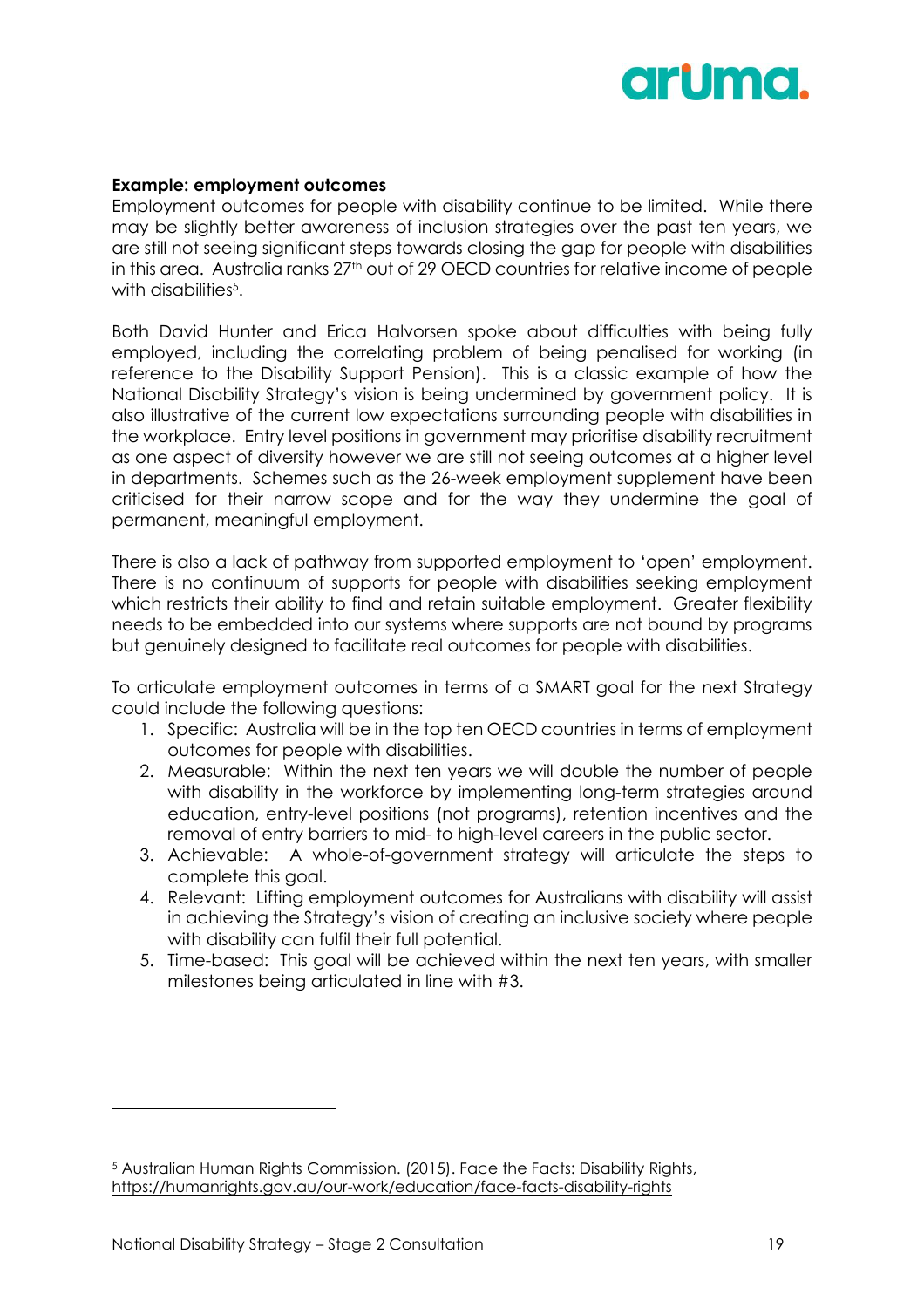

As Raylene Griffiths, an Aruma customer concluded:

"*There is still some work needed, but it's getting there…the government is [starting to] make this happen… Education is the key… education [and] exposing people with disabilities to new experiences".*

### **4. Led by Example**

*"'The world is changed by action and example, not opinions'. This common saying is applicable here. All levels of government must lead by example and actually* enact *the Strategy. It is only through their actions that this next National Disability Strategy will be successful in closing the gap in life outcomes for people with disability"* 

Andrew Richardson, CEO, Aruma

The implementation of the new National Disability Strategy must be led by example. It should become the responsibility of all levels of government to lead by example to ensure that this next National Disability Strategy is successful in closing the gap in life outcomes for people with disability. Our customers should not feel othered, excluded or marginalised in society, but they so often do. What matters to them is tangible examples, real outcomes and direct advantage. This should not be too much for them to ask!

When we talked with our customers, they described their experience of a society which:

- 1. does not treat them like everyone else
- 2. makes them feel invisible
- 3. does not treat them like a person
- 4. does not involve them in creating the things that affect them like legislation and the Strategy
- 5. listens to the voices of people *without* disabilities as a priority
- 6. is not accessible to them and their colleagues

People with disability are too often an afterthought in government policy and responses. This has been highlighted most recently through the COVID pandemic where the disability sector was not initially prioritised for PPE, not resourced to respond and not supported to implement post-pandemic health and wellbeing provisions for our customers. People with disability will be one of the most disadvantaged groups in the recession which has been caused by the pandemic, however, there has been very little focus on their economic and social recovery. Is it any wonder that people with disability often feel invisible? As one of our customers, Brain Charlton expressed:

*"My message [to government] would be to listen more because not every disability is visible and sometimes all you have to do is listen to the people so listen more".*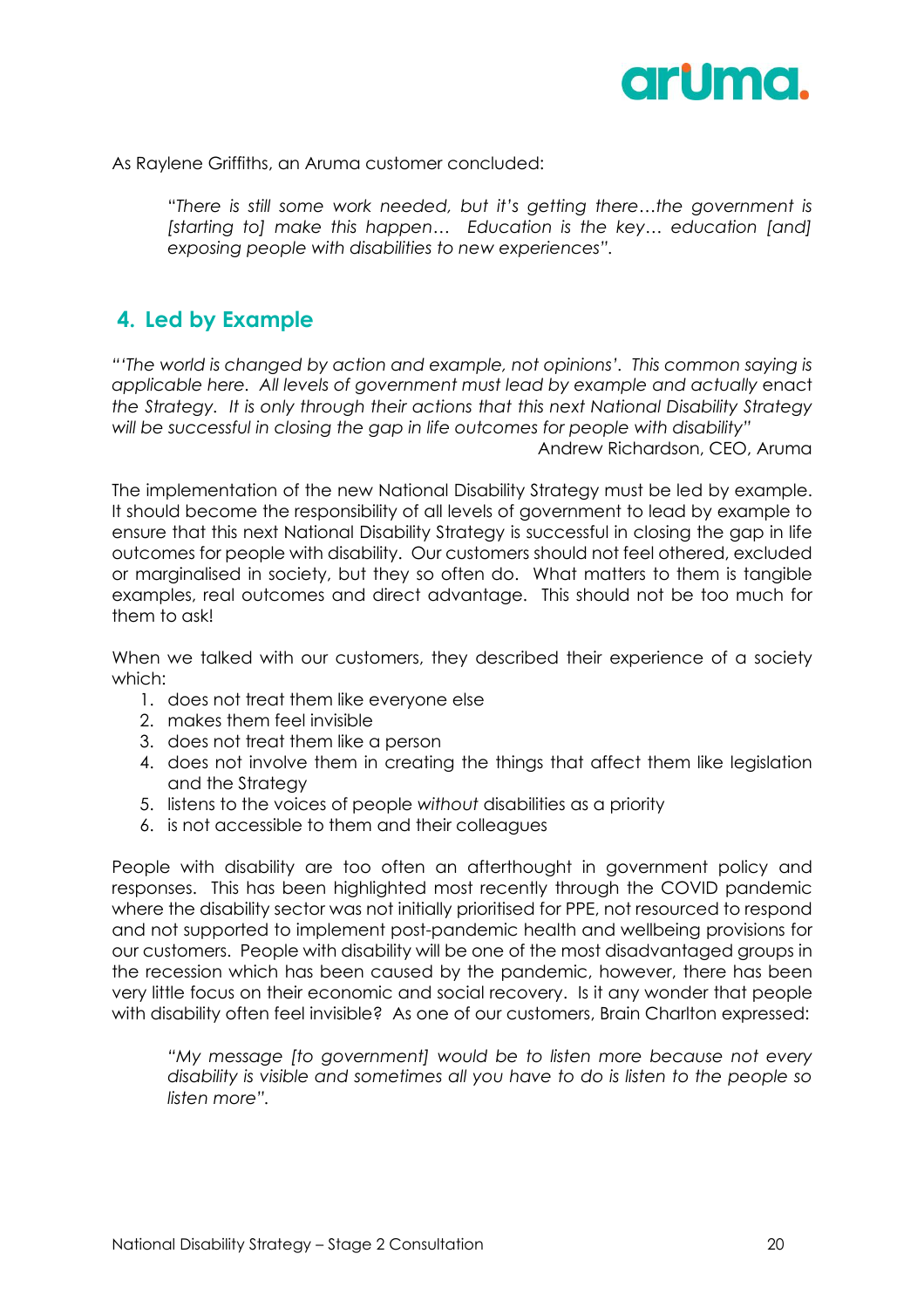

When Erica Halvorsen and David Hunter considered what message they wanted to convey to the government on this Strategy they reacted strongly:

Erica said: *I'd like to tell them to treat everybody equally even if we have a disability it doesn't matter, we are still a person.* 

David said: *one thing I think would be wise for the government to do is actually have more involvement with people with disability in creating the disability legislation [National Disability Strategy] therefore they'd feel more included rather than the able bodied people writing the legislation…*

Erica added: *and also look at the person who was in parliament who couldn't get in because he was in a wheelchair – I think that's disgusting!*

The vision to build an *inclusive Australian society that enables people with disability to fulfil their potential as equal members of the community* can only be achieved if all levels of government are actively implementing – then reporting on and showcasing best examples of – outcomes.

On a **federal government** level, all areas of responsibility from telecommunications to immigration, from trade to pensions and from broadcasting to postal services, should be aware of their responsibilities under the National Disability Strategy. Unfortunately, the federal government does not prioritise the needs of people with disability in procurement guidelines and maintains a policy of discrimination against disability within immigration.

The promotion of disability inclusion through the federal government funded ABC is a positive example of how broadcasters can contribute towards improving community attitudes. Paralympian Kurt Fernley's interview series "One Plus One" explores the achievement of excellence by our most successful Australians, such as Dylan Alcott. The series "You can't ask that" has used an innovative format to facilitate an intimate and personal glimpse into the lives of people on the autism spectrum, people who are HIV positive, Deaf Australians, and people with mental illness for example.

On a **state government** level, all areas of responsibility from schools to hospitals, from roads to public transport, and police and justice to industrial relations, should be aware of their responsibilities under the National Disability Strategy. Unfortunately, many people with disabilities still report negative experiences when interacting with the justice system due to a lack of understanding of their communication needs.

Public transport is a positive example of where over the past decade accessibility measures have been put in place. New trains, trams, buses and stations are being built to universal accessibility standards. Disability reference groups are actively involved in informing public transport across most jurisdictions with incremental success being achieved.

On a **local government** level, all areas of responsibility from development to footpaths, parks to libraries, local environmental issues to public health, should be aware of their responsibilities under the National Disability Strategy. Consistency should be achieved in the next Strategy to ensure for example that all libraries are accessible to people with complex disabilities through the installation of a ['changing](http://changingplaces.org.au/)